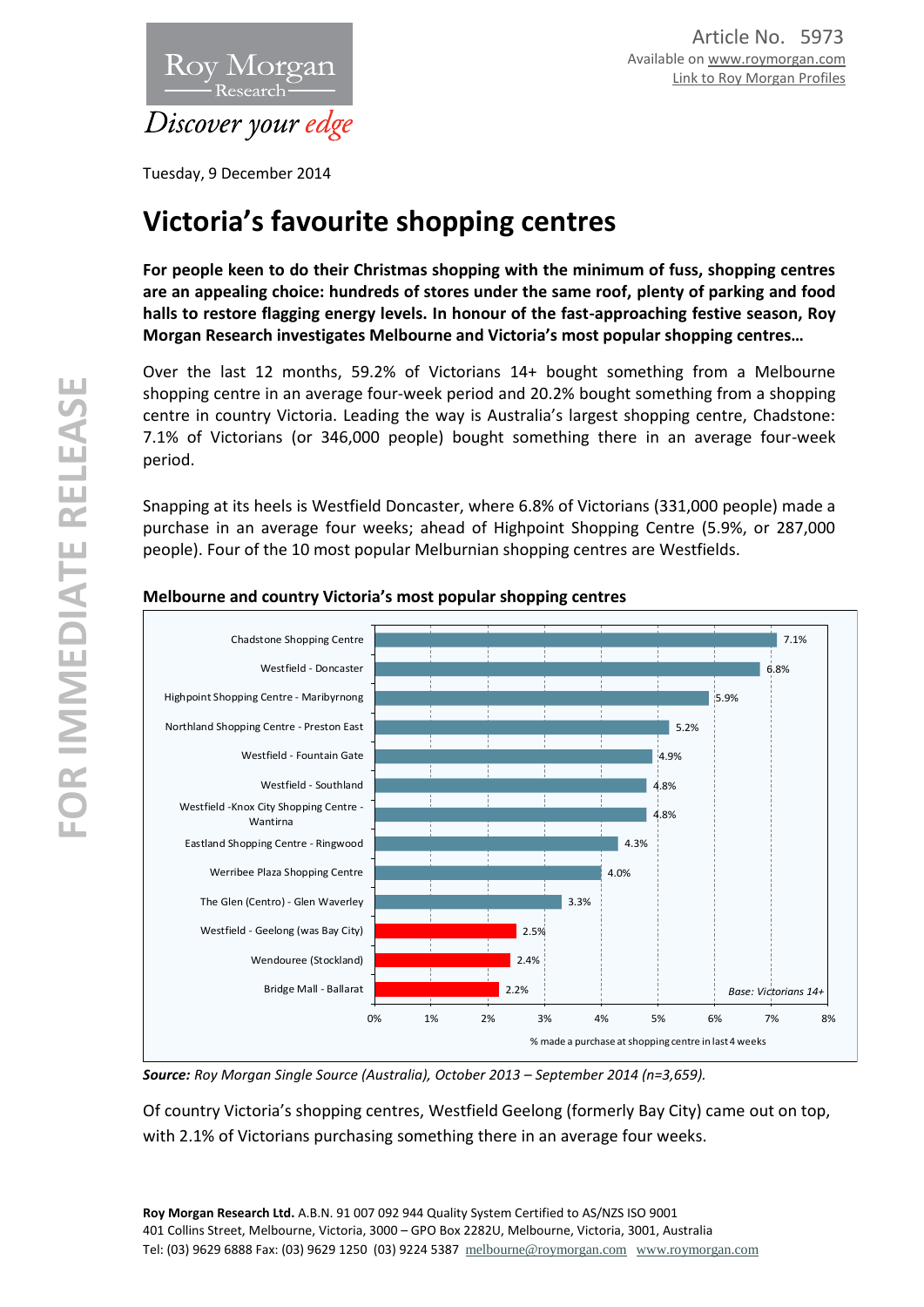## *Which type of shopper goes where?*

Given that Chadstone bills itself as 'the home of fashion', it is not surprising to learn that its shoppers are more likely than the average Victorian (and other shopping centres' customers) to agree they 'buy a product because of the label.' People who shop at The Glen (Centro) in Glen Waverley aren't far behind them in this respect.

Westfield Doncaster and Westfield Southland shoppers are most likely to agree that they'll go out of their 'way in search of a bargain', while customers at Werribee Plaza Shopping Centre are twice as likely than the average Victorian to agree with the statement 'I was born to shop' – beating out even Chadstone and Northland shoppers.

When it comes to shopping for clothes, Chadstone, Westfield Doncaster and Werribee Plaza shoppers are all considerably more likely than the average Victorian to agree that they 'enjoy clothes shopping'. Eastland Shopping Centre customers' enjoyment of clothes shopping, on the other hand, is well below average.

## **Geoffrey Smith, General Manager – Consumer Products, Roy Morgan Research, says:**

*"Which shopping centre a person chooses to frequent is undoubtedly influenced by how close they live to it. Almost nine out of 10 Northland customers live in Melbourne's north, for example, and 93% of Werribee Plaza shoppers live the western suburbs.*

*"However, shopping attitudes can also influence where someone chooses to shop. Customers at Melbourne's two most popular shopping centres, Chadstone and Westfield Doncaster, tend to be more diverse than just residents of the immediate local area: for example, Chadstone's fashionista focus (and high-profile 'celebrity' events such as Kim Kardashian's recent appearance) attracts people for whom shopping is all about labels, clothing and fun — regardless of where they live.*

*"Furthermore, last-minute Christmas shoppers from across Melbourne will flock to shopping centres such as Chadstone and Highpoint to take advantage of their 24-hour shopping in the lead-up to Christmas Day.*

*"Retailers planning to open in a particular shopping centre, or wishing to improve the performance of their current shopping centre premises, stand a greater chance of success with a thorough understanding of who exactly is most likely to be shopping there: their attitudes, habits and needs."*

**For comments or more information about Roy Morgan Research's retail data, please contact:**

**Vaishali Nagaratnam** Online Store Manager Office: +61 (3) 9224 5309 **[Vaishali.Nagaratnam@roymorgan.com](mailto:Vaishali.Nagaratnam@roymorgan.com)**

### **Related research findings**

Explore our extensive range of [Shopping Centre Shopper profiles](http://www.roymorganonlinestore.com/Browse/Australia/Retail/Shopping-Centres.aspx), including the [Chadstone Shopping](http://www.roymorganonlinestore.com/Browse/Australia/Retail/Shopping-Centres/VIC/Chadstone-Shopping-Centre-Shoppers-Profile.aspx)  [Centre Shoppers Profile,](http://www.roymorganonlinestore.com/Browse/Australia/Retail/Shopping-Centres/VIC/Chadstone-Shopping-Centre-Shoppers-Profile.aspx) the Westfield – [Doncaster Shoppers Profile](http://www.roymorganonlinestore.com/Browse/Australia/Retail/Shopping-Centres/VIC/Westfield-Doncaster-Shoppers-Profile.aspx) and the [Northland Shopping Centre](http://www.roymorganonlinestore.com/Browse/Australia/Retail/Shopping-Centres/VIC/Northland-Shopping-Centre-Preston-East-Shoppers-Pr.aspx)  [Shoppers Profile.](http://www.roymorganonlinestore.com/Browse/Australia/Retail/Shopping-Centres/VIC/Northland-Shopping-Centre-Preston-East-Shoppers-Pr.aspx) These in-depth, ready-made profiles provide a broad understanding of the target audience, in terms of demographics, attitudes, activities and media usage in Australia.